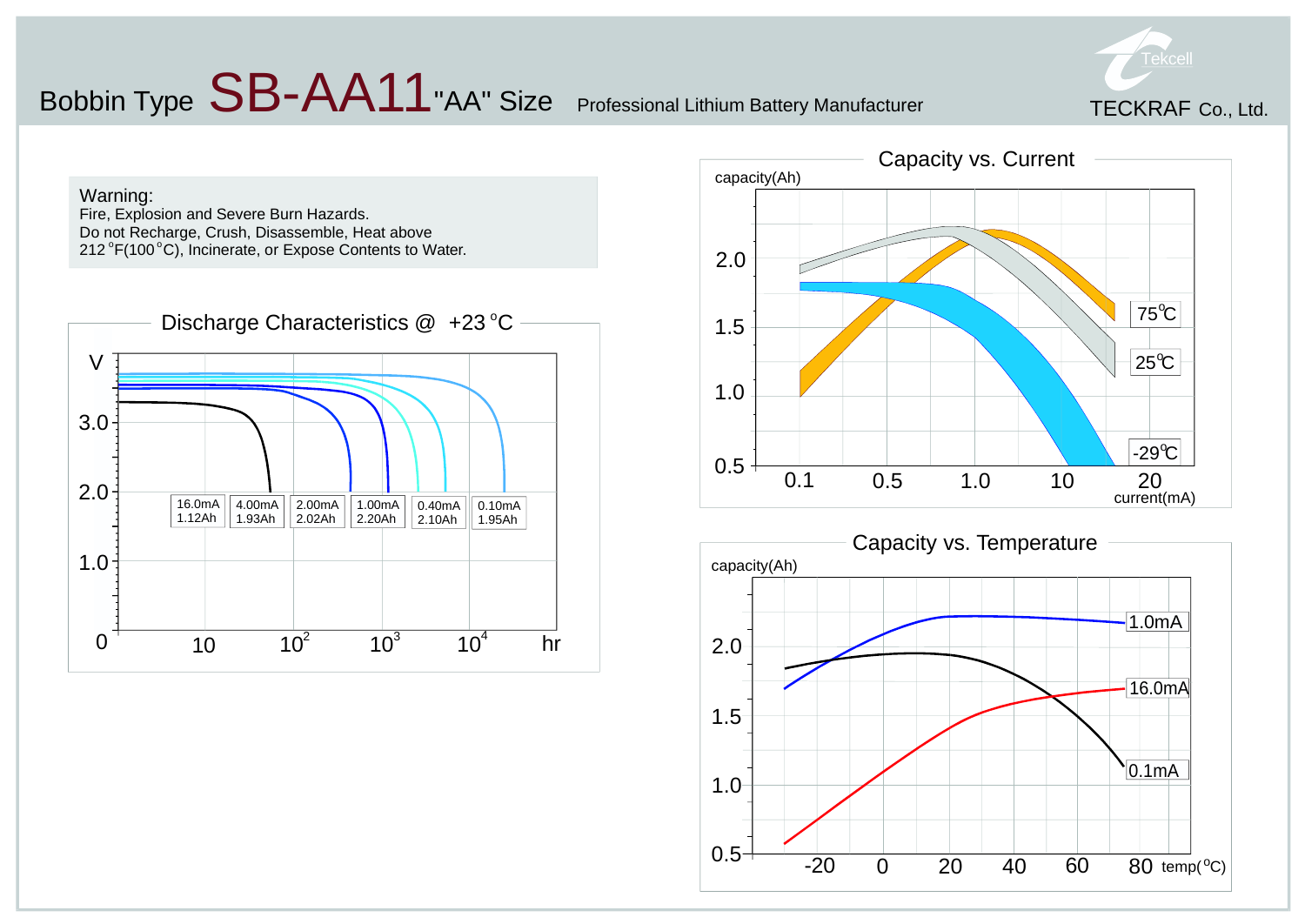### Bobbin Type  $SB-AA11$  "AA" Size Professional Lithium Battery Manufacturer



#### **Transient Minimum Voltage Characteristics**

#### **A Solution for the Initial Voltage Delay**

It is necessary to apply a load similar or greater than the maximum current used by the application for the period of more than 1 second,1 to 3 times prior to the operation of the application to eliminate the initial voltage delay caused by the passivation. Once the depassivation is obtained, standby current of  $2\mu$ A/cm<sup>2</sup> (80 $\mu$ A) for the interface area of the electrodes is suitable to optimize further operation of the application without failure.





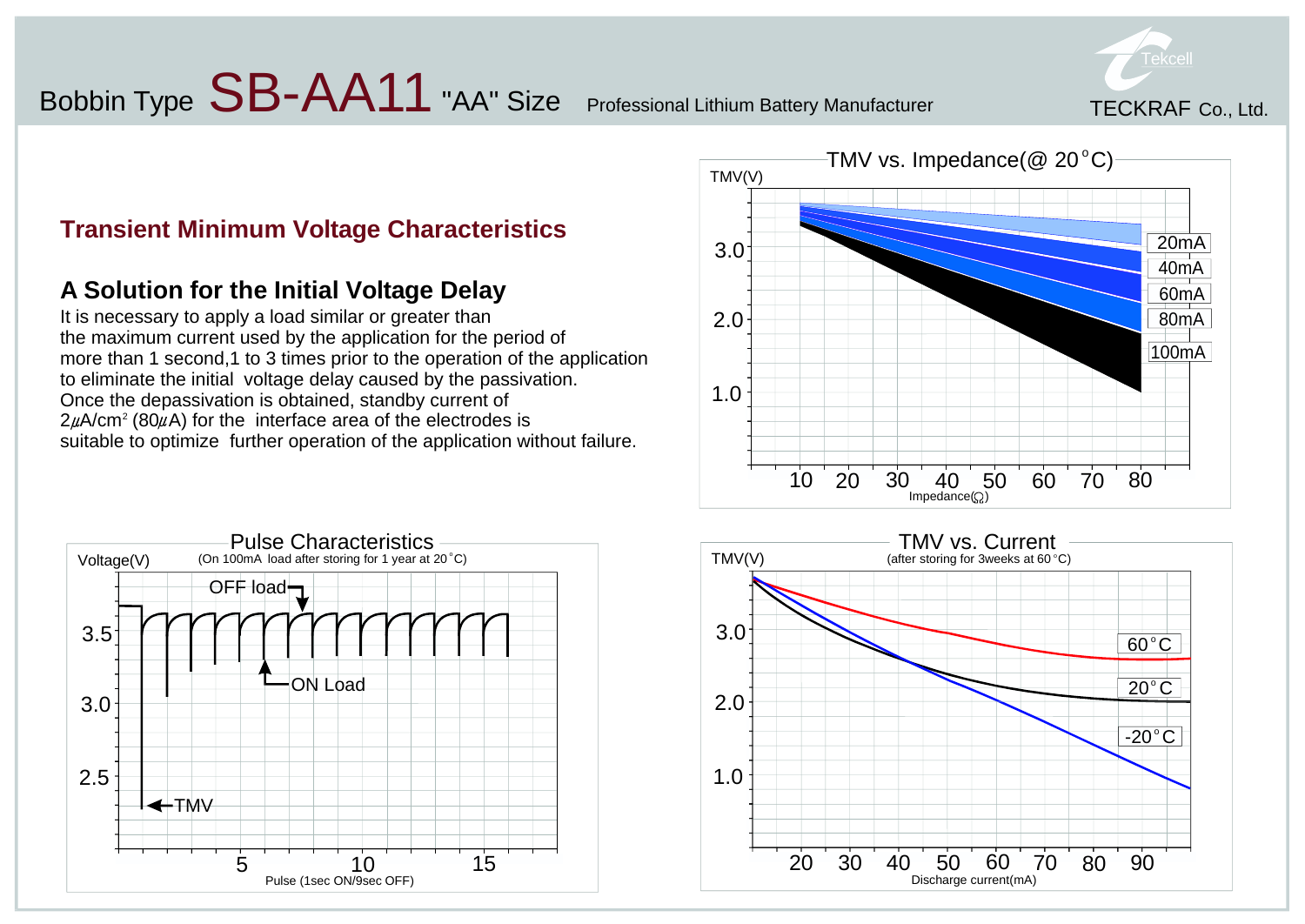### Bobbin Type  $\mathsf{SB\text{-}AA11}$  "AA" Size Professional Lithium Battery Manufacturer